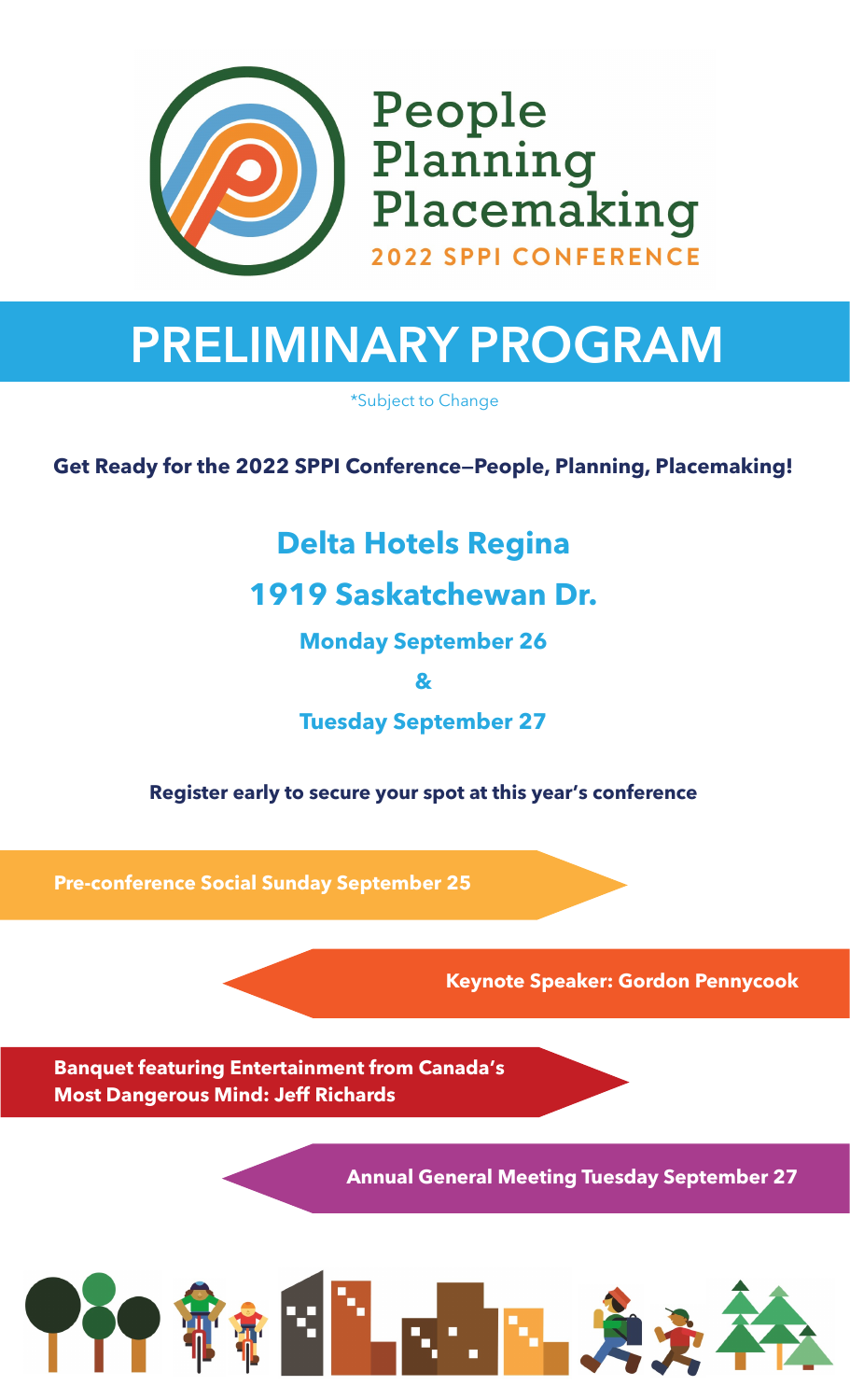## **Monday, September 26**

|       | <b>Main Room</b>                                                     | <b>Breakout Room</b>                                                            |
|-------|----------------------------------------------------------------------|---------------------------------------------------------------------------------|
| 8:00  |                                                                      |                                                                                 |
| 8:15  | <b>Registration &amp; Breakfast</b>                                  |                                                                                 |
| 8:30  |                                                                      |                                                                                 |
| 8:45  |                                                                      |                                                                                 |
| 9:00  | <b>Opening Remarks</b>                                               |                                                                                 |
| 9:15  |                                                                      |                                                                                 |
| 9:30  |                                                                      |                                                                                 |
| 9:45  | <b>Keynote</b><br><b>Gordon Pennycook</b>                            |                                                                                 |
| 10:00 |                                                                      |                                                                                 |
| 10:15 |                                                                      |                                                                                 |
| 10:30 |                                                                      |                                                                                 |
| 10:45 |                                                                      | <b>Health Break</b>                                                             |
| 11:00 | <b>Redesigning Design Guidelines</b>                                 | <b>Place-Based Adaptations for a Changing Climate</b>                           |
| 11:15 | <b>Neal LaMontagne</b>                                               | <b>Brenda Wallace</b>                                                           |
| 11:30 | <b>North Riel Industrial Site Plan</b>                               | <b>University Heights Corridor Plan</b>                                         |
| 11:45 | <b>USask Plan 446 - Student Group</b>                                | <b>USask Plan 446-Student Group</b>                                             |
| 12:00 | <b>Lunch</b>                                                         |                                                                                 |
| 12:15 |                                                                      |                                                                                 |
| 12:30 |                                                                      |                                                                                 |
| 12:45 |                                                                      |                                                                                 |
| 1:00  |                                                                      |                                                                                 |
| 1:15  | <b>Land Codes and Decolonization</b>                                 | Saskatoon North Partnership for Growth (P4G)                                    |
| 1:30  | <b>Ken Cossey</b>                                                    | <b>Brad Toth, Rebecca Row, and Bonnie Gorelitza</b>                             |
| 1:45  |                                                                      |                                                                                 |
| 2:00  |                                                                      |                                                                                 |
| 2:15  | <b>Cultural Plan Panel</b>                                           | <b>From Place-Making to Place-Keeping</b>                                       |
| 2:30  | <b>Lenore Swystun</b>                                                | <b>Jennifer Fix</b>                                                             |
| 2:45  |                                                                      |                                                                                 |
| 3:00  | <b>Health Break</b>                                                  |                                                                                 |
| 3:15  |                                                                      |                                                                                 |
| 3:30  |                                                                      |                                                                                 |
| 3:45  | <b>MOBILE TOUR</b><br><b>Evaluating and Protecting Neighbourhood</b> | <b>MOBILE TOUR</b><br><b>Living Truth &amp; Reconciliation Calls to Action:</b> |
| 4:00  | <b>Character</b>                                                     | <b>Building Saskatchewan's Residential School</b>                               |
| 4:15  | <b>City of Regina &amp; Wallace Insights</b>                         | <b>Memorial</b><br><b>Jenna Schroeder</b>                                       |
| 4:30  |                                                                      |                                                                                 |
| 4:45  |                                                                      |                                                                                 |
| 5:00  | <b>Break Before Banquet</b>                                          |                                                                                 |
| 6:00  |                                                                      |                                                                                 |
| to    | <b>Banquet, Awards, and Entertainment</b>                            |                                                                                 |
| 11:00 |                                                                      |                                                                                 |



People<br>Planning<br>Placemaking<br>2022 SPPI CONFERENCE